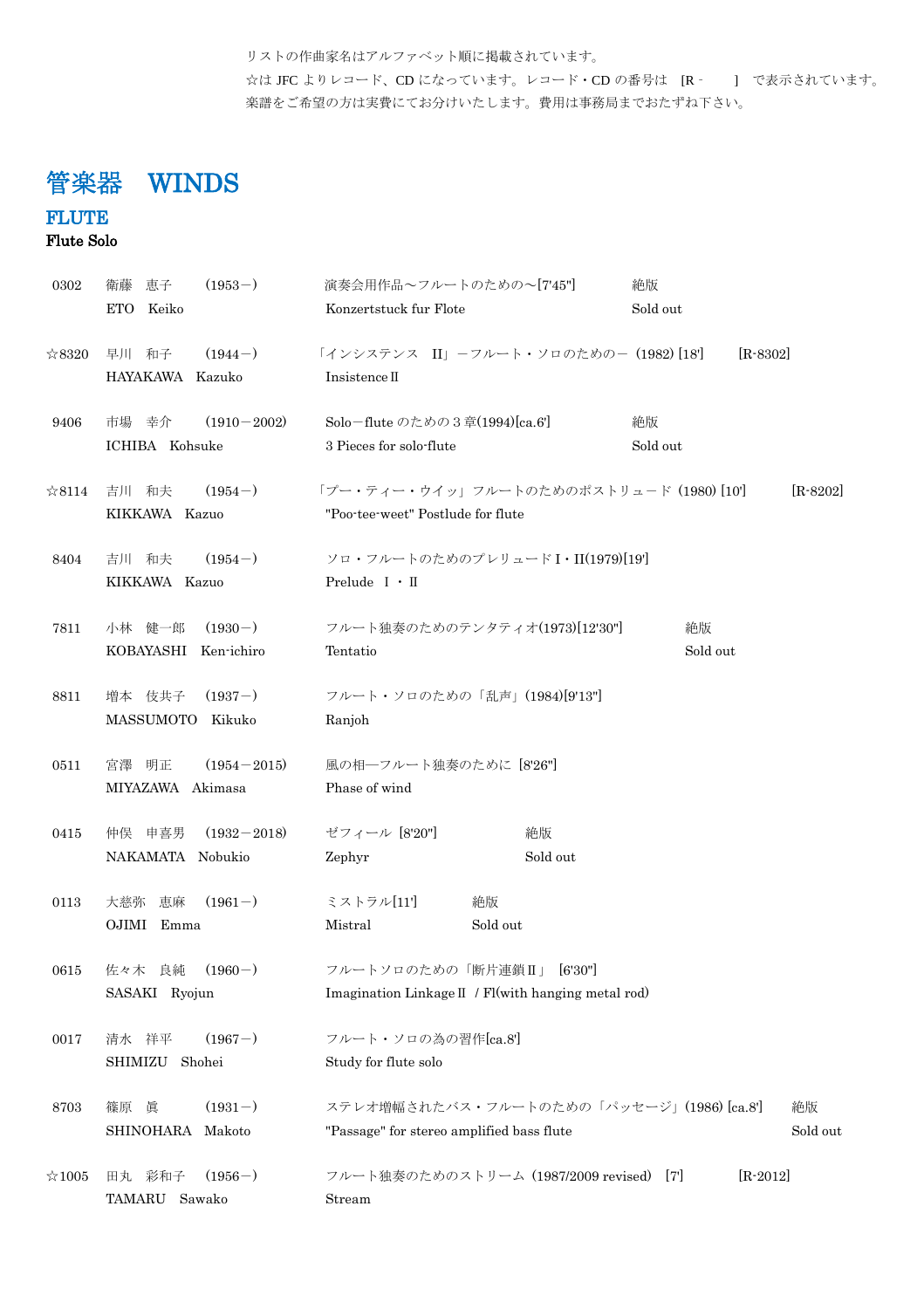| 9113           | 照通<br>田中<br>$(1951 - )$<br>TANAKA Terumichi | フルートのための「BAI (唄)」(1990)[14]<br>Bai        |                |
|----------------|---------------------------------------------|-------------------------------------------|----------------|
| $\approx 7504$ | 安村 好弘<br>$(1951 - )$<br>YASUMURA Yoshihiro  | フルート・ソロのための「破曲」(1975) [R-8501]<br>Hakyoku | 絶版<br>Sold out |

#### 2 or more Flutes

| 8112           | $(1948-)$<br>柳田 孝義    | 鏡ー二本のフルートのための<br>絶版                                                   |
|----------------|-----------------------|-----------------------------------------------------------------------|
|                | YANAGIDA Takayoshi    | Sold out<br>Mirrors / 2Fl                                             |
| 9701           | 青木 省三<br>$(1951-)$    | 「風の歌」IV (3本のフルートのための) [17]<br>絶版                                      |
|                | AOKI Shozo            | Song of Wind IV (For three flutes)<br>Sold out                        |
| 0603           | 嘉文<br>$(1956-)$<br>藤原 | 「舞」-3本のフルートのための [9]                                                   |
|                | FUJIWARA Yoshibumi    | Mai for Three Flutes                                                  |
| 1102           | $(1957-)$<br>平井京子     | 青海波 3本のフルートのために (2008)<br>[ca.11]<br>絶版                               |
|                | HIRAI Kyoko           | Blue Ocean Waves (SEI-GAI-HA) / 3Fl<br>Sold out                       |
| $\approx 0106$ | 喜納 政一郎 (1946-)        | 「樹映」-2本のフルートと2本のアルトフルートの為の- [9']<br>[R-2003] 絶版                       |
|                | KINO Seiichiro        | The tree which reflects in the stream / 2Fl 2Alt-fl<br>Sold out       |
| 1004           | $(1977-)$<br>清水 慶彦    | トリトリー (2009) [ca.8]                                                   |
|                | SHIMIZU Yoshihiko     | Tritoly for three flutes / 3Fl                                        |
| $\approx 0614$ | 酒井 治人<br>$(1957-)$    | ニュイブランシュⅡ 4本のフルートのための [11]<br>$[R - 2008]$                            |
|                | SAKAI Haruhito        | Nuit blanch II / 4Fl                                                  |
| 8804           | $(1960-)$<br>山内 雅弘    | 4本のフルートのための陽炎たちの祭礼 II (1983) [ca.13']                                 |
|                | YAMAUCHI<br>Masahiro  | The ritual of kagero II for four flutes                               |
| $\approx 9615$ | $(1952-)$<br>山下 耕司    | $[R-9801]$<br>フルートのための四重奏曲 [9]<br>絶版                                  |
|                | YAMASHITA Koji        | Quartet for flutes / 3Fl Alt-fl<br>Sold out                           |
| 0221           | 安良岡 章夫 (1958-)        | 4本のフルートのためのメロディア (1993-1999 改訂) [ca.13']                              |
|                | YASURAOKA Akio        | Melodia per 4 flauti (1993 revised in 1999)                           |
| $\approx 7502$ | 池辺 晋一郎 (1943-)        | 「フラッシュ!」4×3 フルート群のために (1972)[707"] [R-8001]<br>JFC 絶版                 |
|                |                       | 全音より出版                                                                |
|                | IKEBE Shin-ichiro     | "Flash!" for the group of flutes in $4\times3$<br>published by Zen-on |
| 8205           | $(1953-)$<br>吉松 隆     | チカプ (1981) [11]<br>絶版                                                 |
|                | YOSHIMATSU Takashi    | Chikap / 10Fl(2Picc) 2Alt-fl 3Bas-fl<br>Sold out                      |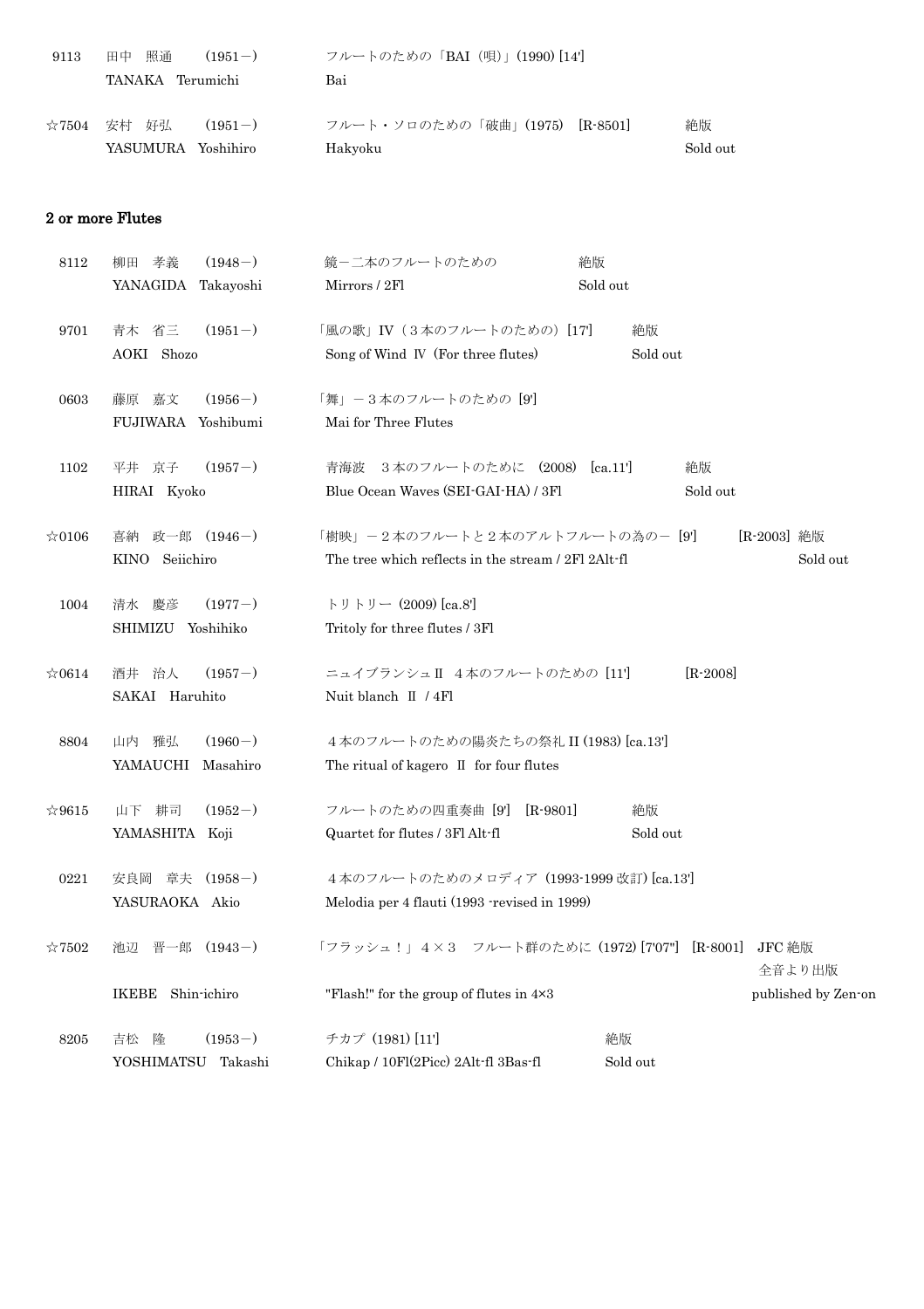### PICCOLO 2 or more Piccolos

| $\approx 9005$ | くりもと ようこ (1951-) |  | - 向う側 (1990)[10'45"] [R-9201] | 絶版       |
|----------------|------------------|--|-------------------------------|----------|
|                | KURIMOTO Yoko    |  | Over there / 6Picc            | Sold out |

#### CLARINET

#### Clarinet Solo

| 0021           | 孝義<br>柳田           | $(1948-)$ | 歳時記抄 II クラリネットのための [18]                                           |
|----------------|--------------------|-----------|-------------------------------------------------------------------|
|                | YANAGIDA Takayoshi |           | Selections $II$ from a literary calendar / $Cl(\text{with }Perc)$ |
|                |                    |           |                                                                   |
| $\approx$ 1704 | 西森 久恭              | $(1986-)$ | 〈ためら息〉クラリネット独奏のための (2016) [10'] [R-2017]                          |
|                | NISHIMORI Hisataka |           | <b>TAMERAIKI</b> for clarinet in B b                              |

#### 2 or more Clarinets

| $\approx 0621$ | 孝義<br>$(1948-)$<br>柳田       | 2つのクラリネットのための「マドリガーレ」 [ca.10'] [R-2007]                             |
|----------------|-----------------------------|---------------------------------------------------------------------|
|                | YANAGIDA Takayoshi          | Madrigale for 2 clarinets                                           |
| 8909           | 池辺 晋一郎 (1943-)              | 「ブラック・ブランク・ブレイズ」                                                    |
|                | Shin-ichiro<br><b>IKEBE</b> | 4×2+1クラリネット群のために (1982) [8'40"]                                     |
|                |                             | "Black Blank Blaze" for the groups of clarinets in $4 \times 2 + 1$ |
| 0208           | 奈雅子<br>$(1945-)$<br>小西      | 「春は曙」クラリネットアンサンブルのための (2001) [6'20"]                                |
|                | KONISHI<br>Nagako           | Dawn for clarinet ensemble / 5Cl                                    |

### **HORN**

#### 2 or more Horns

| 8717 | 池辺 晋一郎 (1943-)    | 「スパイラル」-9本のホルンのために- (1979) [ca.13'] |
|------|-------------------|-------------------------------------|
|      | IKEBE Shin-ichiro | "Spiral" for 9 horns                |

# SAXOPHONE

### Saxophone Solo

| 7512 |  | 大澤 和子  (1926-2004) |
|------|--|--------------------|
|      |  | OHSAWA Kazuko      |

「仙」アルトサキソフォンのために (1974) "Sen" pour saxophone alto